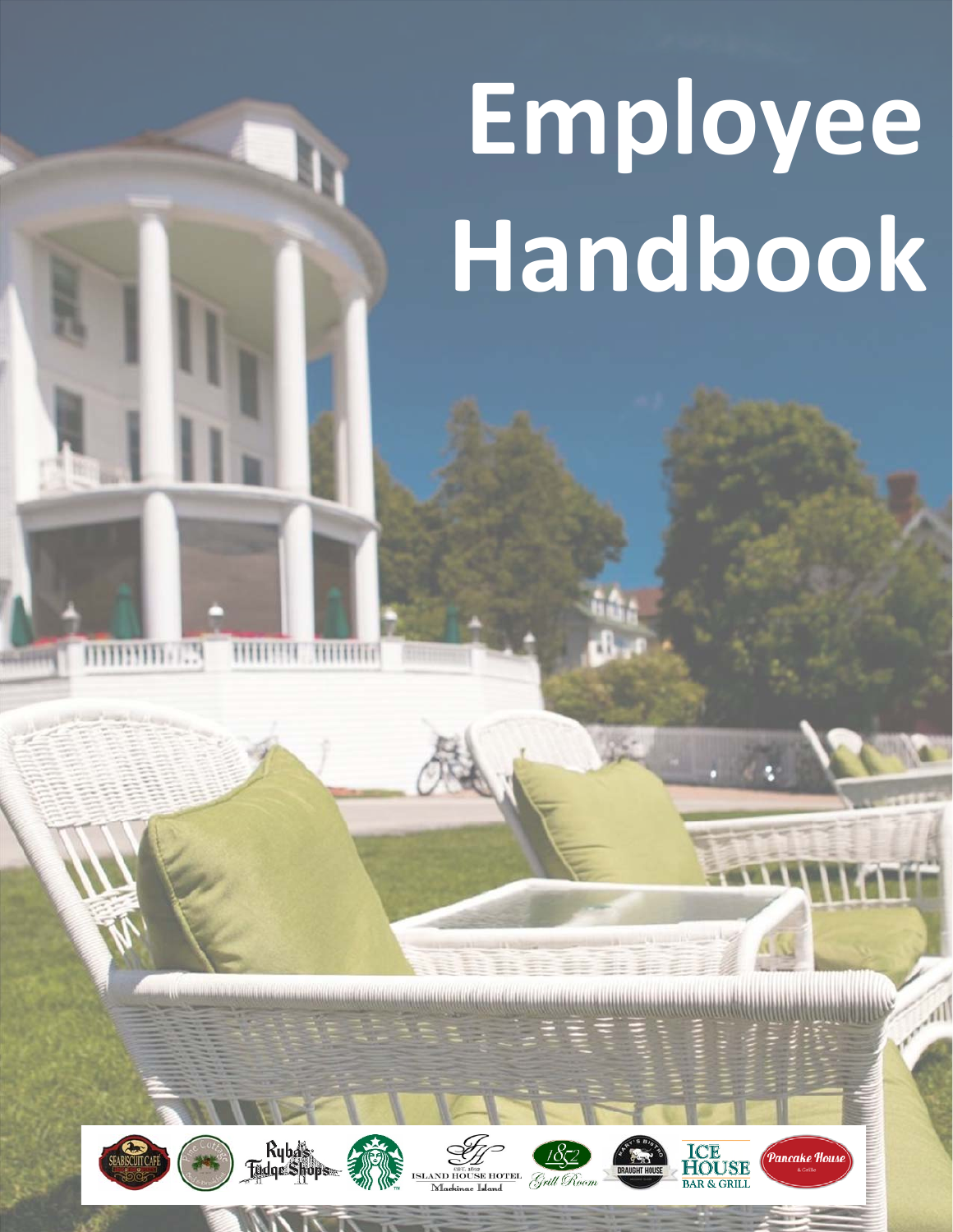# **Table of Contents**

# **1. Welcome**

1.1 History

- 1.2 Purpose of Handbook
- 1.3 Orientation Period
- 1.4 Our Goal

# **2. Employment Policies**

- 2.1 Grooming Standards
- 2.2 Compensation, Pay Periods, and Direct Deposit
- 2.3 Absenteeism
- 2.4 Scheduled Shifts, Requested Time Off, and Lateral Transfers
- 2.5 Uniforms
- 2.6 Guest Relations
- 2.7 Accidents and Safety
- 2.8 Use of Company Owned Facilities
- 2.9 Sexual Harassment Policy

# **3. Staff Housing Guidelines**

- 3.1 Amenities
- 3.2 Georgetown (Men's Housing)
- 3.3 Corby Heights (Women's Housing)
- 3.4 Room Occupancy
- 3.5 Cost
- 3.6 Resident Responsibility
- 3.7 Fire Detection and Protection Devices
- 3.8 Quiet Hours
- 3.9 Right to Access
- 3.10 Infraction Notices
- 3.11 Substance Abuse, Illegal Drugs, and Alcohol
- 3.12 Vacating Staff Housing

## **4. Getting to Mackinac Island**

- 4.1 Overview
- 4.2 Plane
- 4.3 Bus
- 4.4 Ferry Services
- 4.5 Car

## **5. Living on Mackinac Island**

- 5.1 Phones
- 5.2 Mail
- 5.3 Banking
- 5.4 Transportation
- 5.5 Medical
- 5.6 Groceries
- 5.7 Packing Suggestions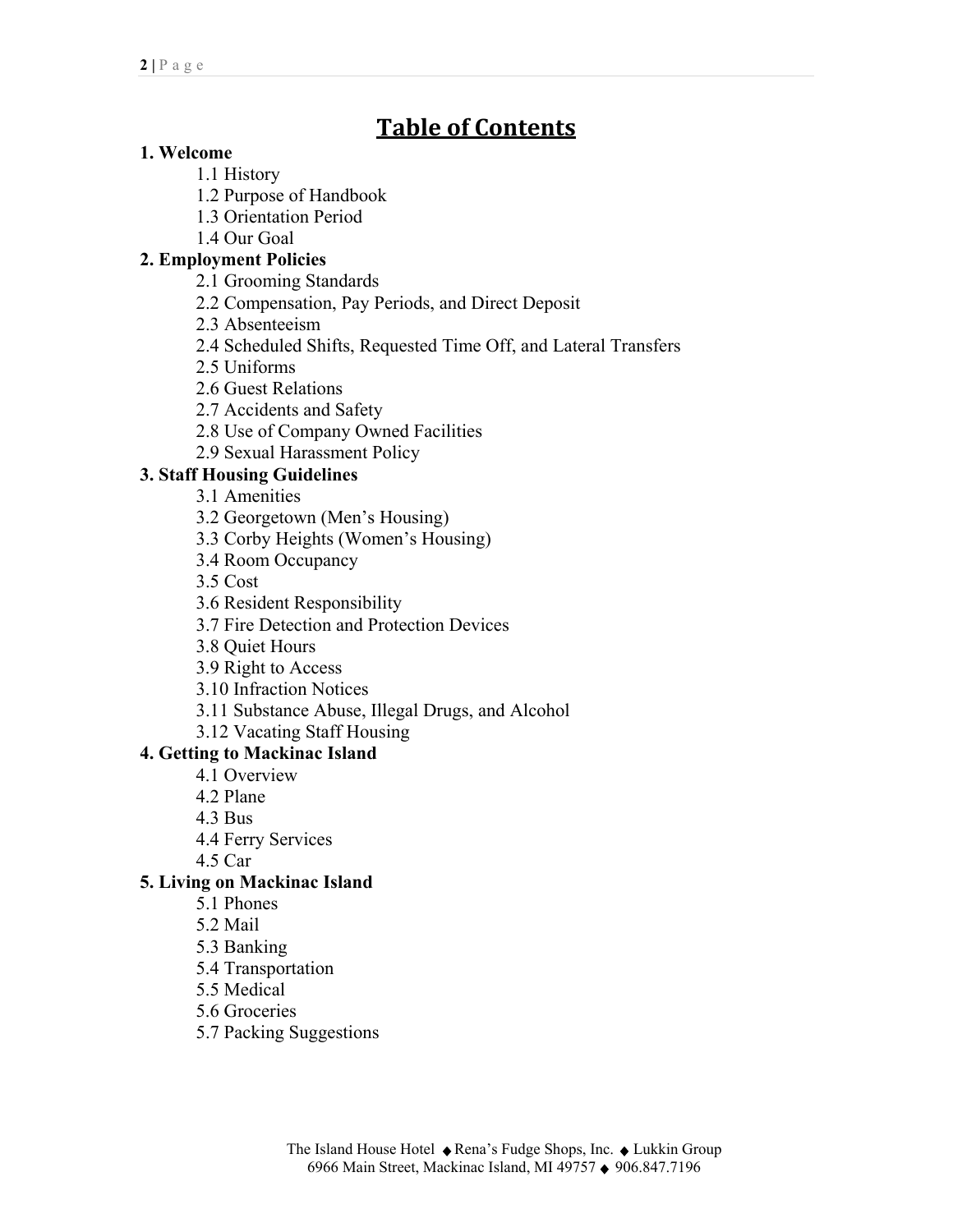# **Section One – Welcome\_\_\_\_\_\_\_\_\_\_\_\_\_\_\_\_\_\_\_\_\_\_\_\_\_\_\_\_\_\_\_\_\_\_\_\_\_\_\_\_\_\_\_**

# **1.1 History**

In the century-and-a-half since Charles O′Malley built his beach resort, more than one million visitors have experienced its pleasures. The Island House Hotel was purchased by Captain Henry Van Allen, a Great Lakes skipper who moved the property approximately 300 feet offshore to its present location.

By the 1880s, Mackinac Island was known as America′s most popular summer destination and The Island House was hailed as the island′s best family hotel. The Allen family owned, operated and expanded the landmark hotel until it was vacated in 1938. Aside from a brief period when it served as home to the Moral Rearmament Movement, the hotel stood vacant until 1949 when investors known as The Island House Incorporated hoped to restore the property′s former glory. Despite repeated attempts, the hotel did not thrive until it was acquired by a prominent local family more than 20 years later.

After a painstaking restoration, Island House Hotel reopened in 1972 and has since undergone major improvements and enhancements that have returned the hotel to its rightful place as Mackinac Island′s family hotel.

Today, our family of businesses is comprised of The Island House Hotel, Ryba's Fudge Shops, Starbucks Mackinac Island, Mary's Bistro & Draught House, The 1852 Grill Room, The Ice House Bar and Grill, The Pancake House & Grille, Seabiscuit Cafe, and Pine Cottage Bed & Breakfast.

# **1.2 Our Goal**

Our goal is to provide a safe working environment and to provide all guests with the finest products, food, beverages, lodging and service in as clean and pleasant an atmosphere as possible. We must exceed our guests' expectations with warm welcomes, sincere smiles, and carefully prepared products. We must pay attention to the smallest detail to ensure that every guest will return to The Island House Hotel, Rena's Fudge Shops, Inc., and Lukkin Group's various establishments when next visiting Mackinac Island.

## **1.3 Purpose of this Handbook**

This handbook has been prepared to inform new employees of the policies and procedures of this company and to establish the company's expectations. It is not all inclusive or intended to provide strict interpretations of our policies; rather, it offers an overview of the work environment. This handbook is not a contract, expressed or implied, guarantying employment for any length of time and is not intended to induce an employee to accept employment with the company. The company reserves the right to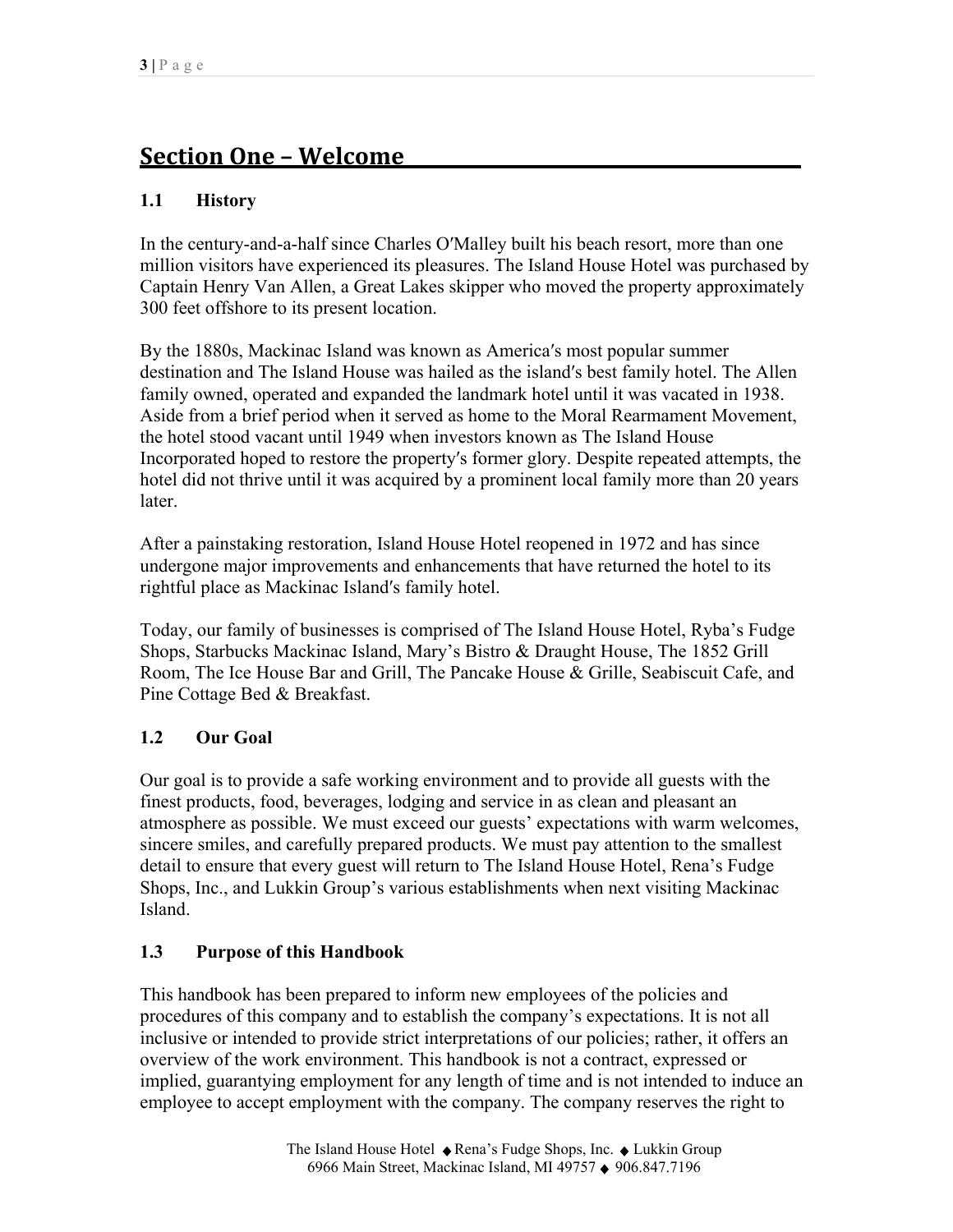unilaterally revise, suspend, revoke, terminate or change any of its policies, in whole or in part, whether described within this handbook or elsewhere, in its sole discretion. If any discrepancy between this handbook and current company policy arises, conform to current company policy. Every effort will be made to keep you informed of the company's policies, however we cannot guarantee that notice of revisions will be provided. Feel free to ask questions about any of the information within this handbook. This handbook supersedes and replaces any and all personnel policies and manuals previously distributed, made available or applicable to employees.

# **1.4 Orientation Period**

The first two weeks of employment with The Island House, Rena's Fudge Shops, Inc., and Lukkin Group will be a period of orientation and training. This period gives the employer and the employee a chance to evaluate each other. The employee will receive their regular rate of pay during this period.

Prior to the end of this period, if either party feels a problem exists, a transfer to another position or location within the company may remedy the situation. It may, however, result in termination of employment.

Even though you may be hired on a trial basis and continue to be employed after the trial period, your employment may be terminated at any time with or without cause and with or without notice at the option of the company.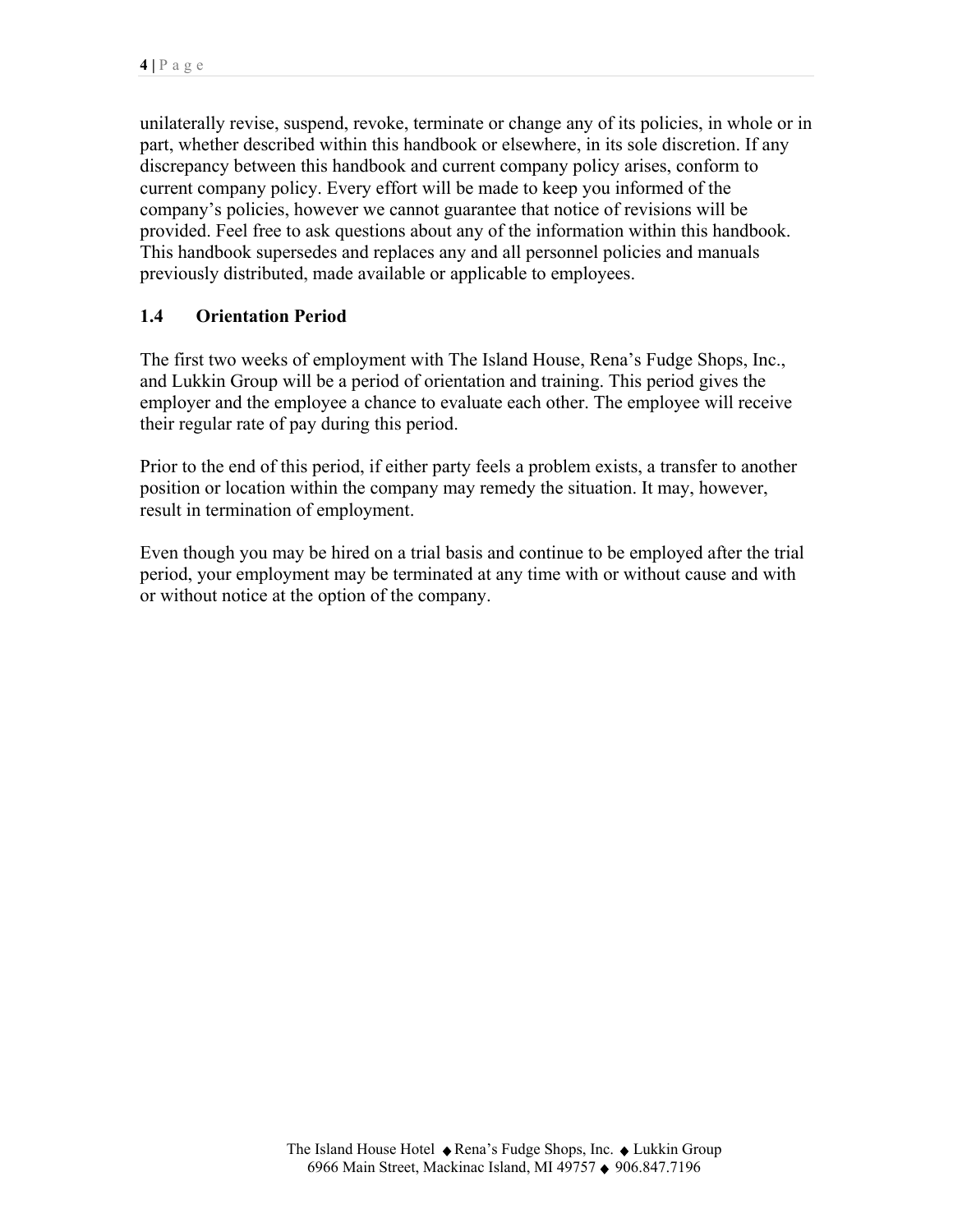# **Section Two – Employment Policies\_\_\_\_\_\_\_\_\_\_\_\_\_\_\_\_\_\_\_\_\_\_\_\_\_\_\_\_**

# **2.1 Grooming Standards**

At The Island House Hotel, Rena's Fudge Shops, Inc., and Lukkin Group, each employee's appearance is very important to us. If our employees can leave a positive initial impression on each guest or customer, it is sure to be a lasting one. Each employee's appearance is a direct reflection on our organizations, so take pride in the company you work for and for yourself. Department Heads and the Human Resources Director may implement guidelines that are more specific than the ones set above within certain departments. Listed below are our basic grooming guidelines:

- **Hairstyles** Most importantly hair should be neat and clean. Hairstyles that are extreme in nature are unacceptable (i.e. dreadlocks). Dyeing, tinting, and bleaching of an un-natural color is also unacceptable (i.e. blue, green, etc.).
- **Facial Hair** Front of the house employees must be clean-shaven. Mustaches and beards that are pre-existing at the time of hire must be neatly trimmed and meet with individual departmental standards. Sideburns may be no longer than the bottom of the earlobe, and must be neatly trimmed to meet departmental standards.
- **Jewelry** Jewelry of an excessive or ostentatious nature is not acceptable while working. Men are to wear no earrings during working hours. Women may not wear more than two earrings in each ear. Piercings in any other locations, that are publicly visible, are not to be worn during working hours. A clear plug is the only acceptable replacement.
- **Tattoos** Tattoos are to be covered, so that they are not visible during working hours.

## **2.2 Compensation, Pay Periods, and Direct Deposit**

Rate of pay is indicated on your *Acceptance of Employment Agreement*. All employees are paid on a bi-weekly basis. You may pick up your paycheck every other Monday after 10:30 AM from your supervisor. There will be no cash advances and checks will not be handed out early. Any discrepancies in your paycheck should be reported to your supervisor or Human Resources. Listed below is additional information for tipped employees:

- **Tipped Employees** The Island House and Lukkin Group businesses pay a rate of \$3.23. This rate, however, varies from position to position.
- **Tipping Out** Tipped employees will be expected to share a portion of their gratuities with support employees such as bartenders or bussers. All employees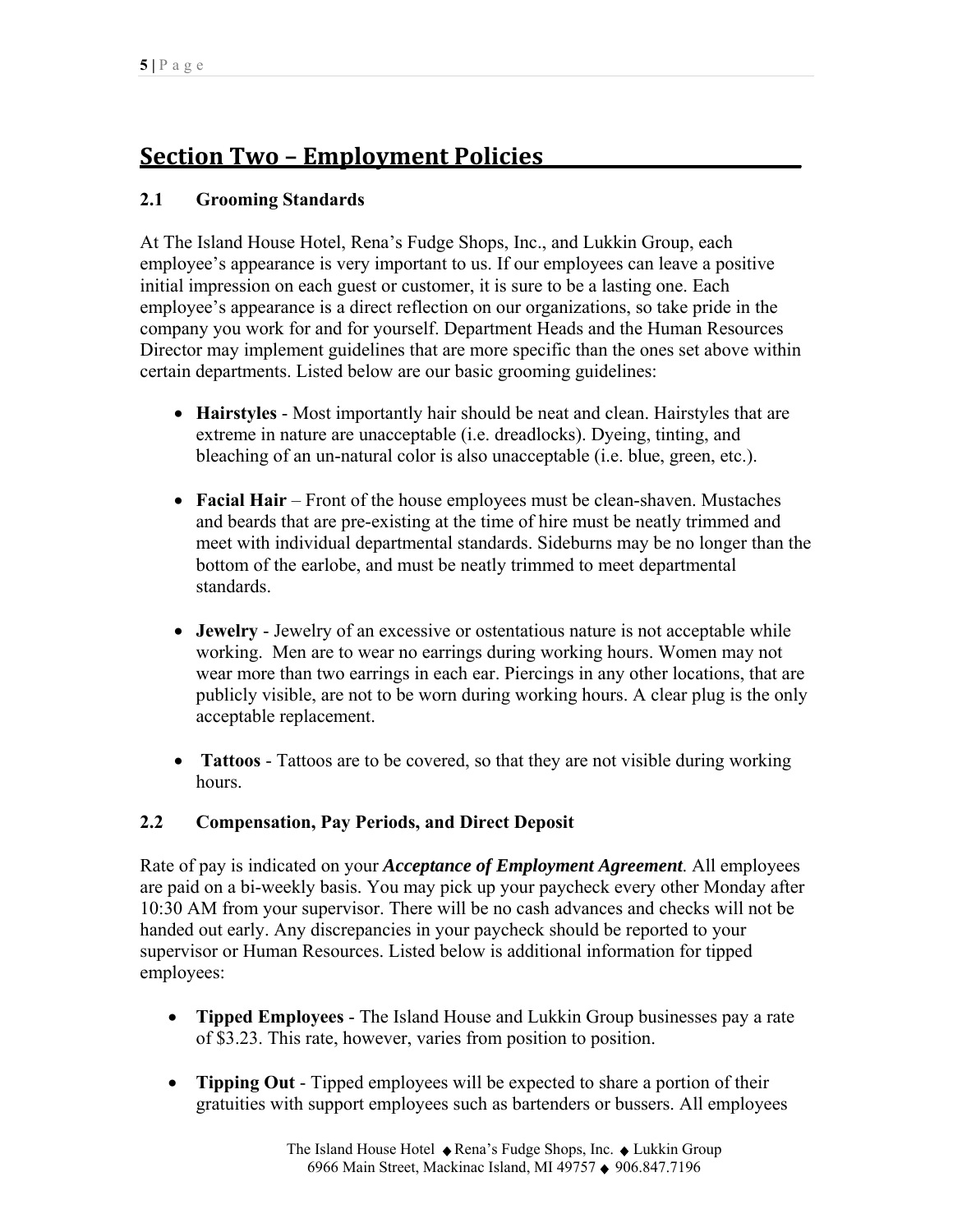are required to report tips earned daily. Tip reports will be provided by supervisors and should be returned upon completion. Federal and State law require that all tips be reported.

• **Charge Tips** – Tips that are paid through the company in the cases of group tours, weddings, and banquets, will be included in your paychecks. Taxes will be deducted. Cash tips must be reported on your Federal and State Tax Forms.

**We do offer direct deposit for all employees, so you are able to simply maintain your existing bank account. Once direct deposit is set up it will take two pay cycles to become effective. Meaning, in most situations, the first check would be a paper check. You must bring a voided check or a direct deposit form from your bank. You should plan accordingly.** 

#### **2.3 Absenteeism**

All employees are required and expected to report for work when scheduled. This means being ready to work when your schedule states. If you are unable to report on time, contact your supervisor directly, two hours before your scheduled shift. If you are unable to contact your supervisor directly, please contact the Human Resource Director. Do not leave a message with other employees. Whenever possible, arrange a replacement before calling in sick. In some cases of illness, a doctor's note may be required.

**Late call-ins are not tolerated and excessive absenteeism (three) or tardiness will result in termination.**

## **2.4 Scheduled Shifts**, **Requested Time Off, and Lateral Transfers**

Employees must arrive, in uniform, and be ready to begin work 10 minutes before each shift. There are limited areas in which to change at work, so it is advised that one wear their uniform to work. When your shift begins, you will be asked to punch in on the time clock, or other device. When your shift is completed, check with your supervisor before punching out. Never leave the property without checking with your supervisor first.

All schedule requests for time off should be submitted directly to your supervisor. We hope that your time on Mackinac Island is as enjoyable as possible, and to help, schedule requests will be granted whenever possible. Remember, however, a schedule request is not a guarantee for the time off. If circumstances dictate, you will be scheduled to work.

All shift changes must be approved, and changed on the schedule, by a manager. Please consult with your supervisor regarding the proper procedure. If you have a schedule conflict, please consult with your supervisor.

There are times during the season that employees may be required to work in areas other than the one in which you normally work, known as a lateral transfer. This should be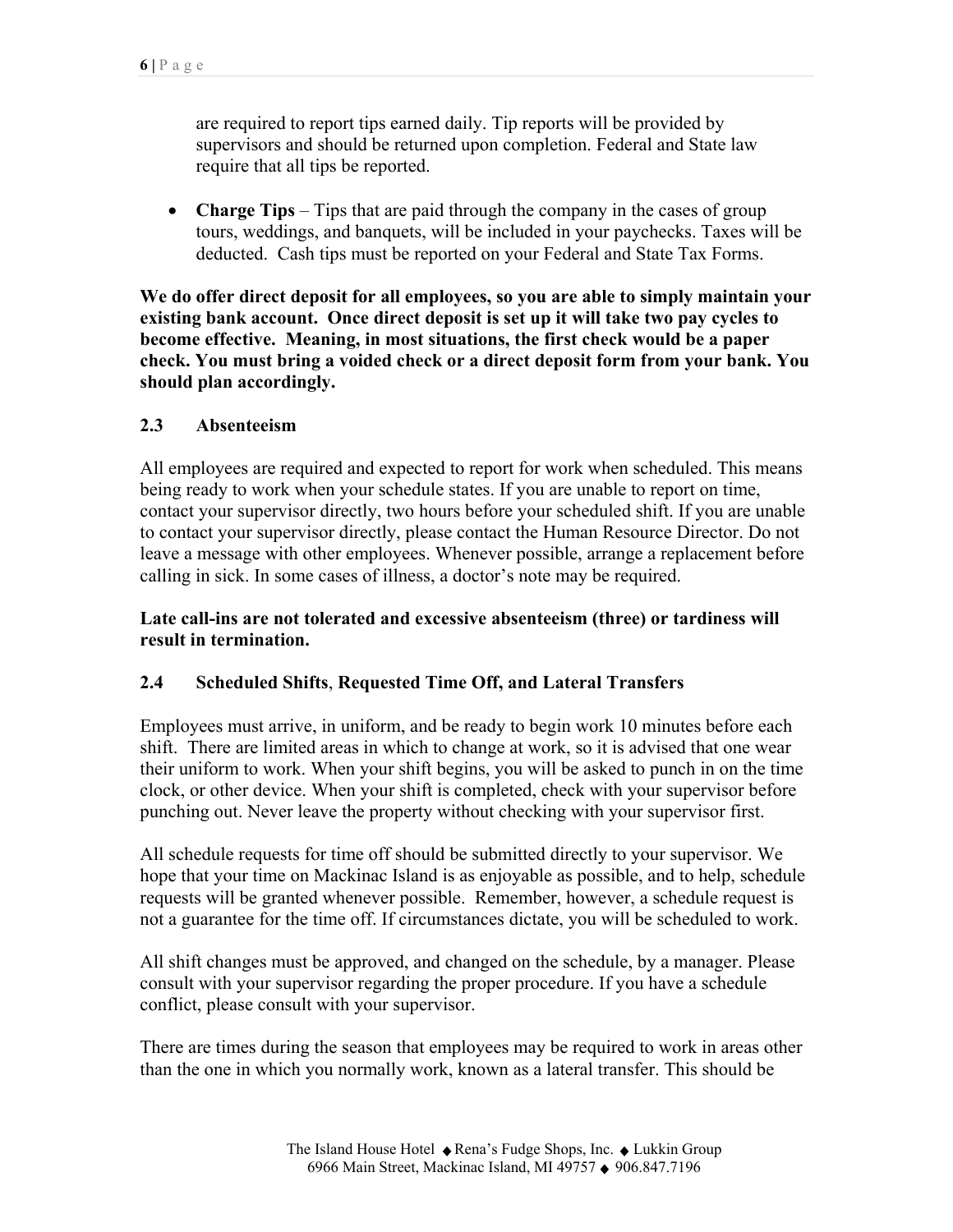viewed as a positive experience and a chance to become familiar with another operation of the business.

# **2.5 Uniforms**

Employees are required to purchase portions of their uniforms through the company. Uniforms will be available at the company's cost or at a fixed cost, which varies depending on the position, and will be deducted from the employee's first full pay check. Cost typically start around \$30 to \$40. All employees are responsible for uniform additions and requirements as stated in each Job Description. You should purchase those items prior to arriving, as it will be difficult to find them on the Island.

Laundry service is provided for employee uniforms Monday, Wednesday, and Friday prior to 11:00 AM, and will be ready the following day. There are coin operated laundry facilities in each dormitory.

Company uniforms are not to be worn off the job at any time.

## **2.6 Guest Relations**

As in all service related businesses the guest is our reason for operation. They provide our wages and the company's existence. All patrons are welcome in our facilities, and it's important to remember to never argue with a guest. If a problem develops and it is beyond your ability to handle it calmly, please contact your supervisor.

Acknowledge guests when they first appear and treat them with respect and courtesy. Attempt to learn their names (Mr. and Mrs., etc.), by using the guest's name, you tap a sensitive human emotion; an emotion that opens doors and says to the guest, "You are welcome here." We cannot afford to pass up this opportunity, as the rewards of these efforts are immediate and long lasting. Always deal with patrons in a pleasant manner and always smile.

Our goal is to provide a safe working environment and to provide all guests with the finest products, food, beverages, lodging and service in as clean and pleasant an atmosphere as possible. We must exceed our guests' expectations with warm welcomes, sincere smiles, and carefully prepared products. We must pay attention to the smallest detail to ensure that every guest will return to The Island House Hotel, Rena's Fudge Shops, Inc., and Lukkin Group's various establishments when next visiting Mackinac Island.

## **2.7 Accidents and Safety**

Report all job-related accidents to your supervisor immediately, regardless of the severity. All job-related accidents must be reported for our guests as well as our employees. Remember to use common sense and to take care.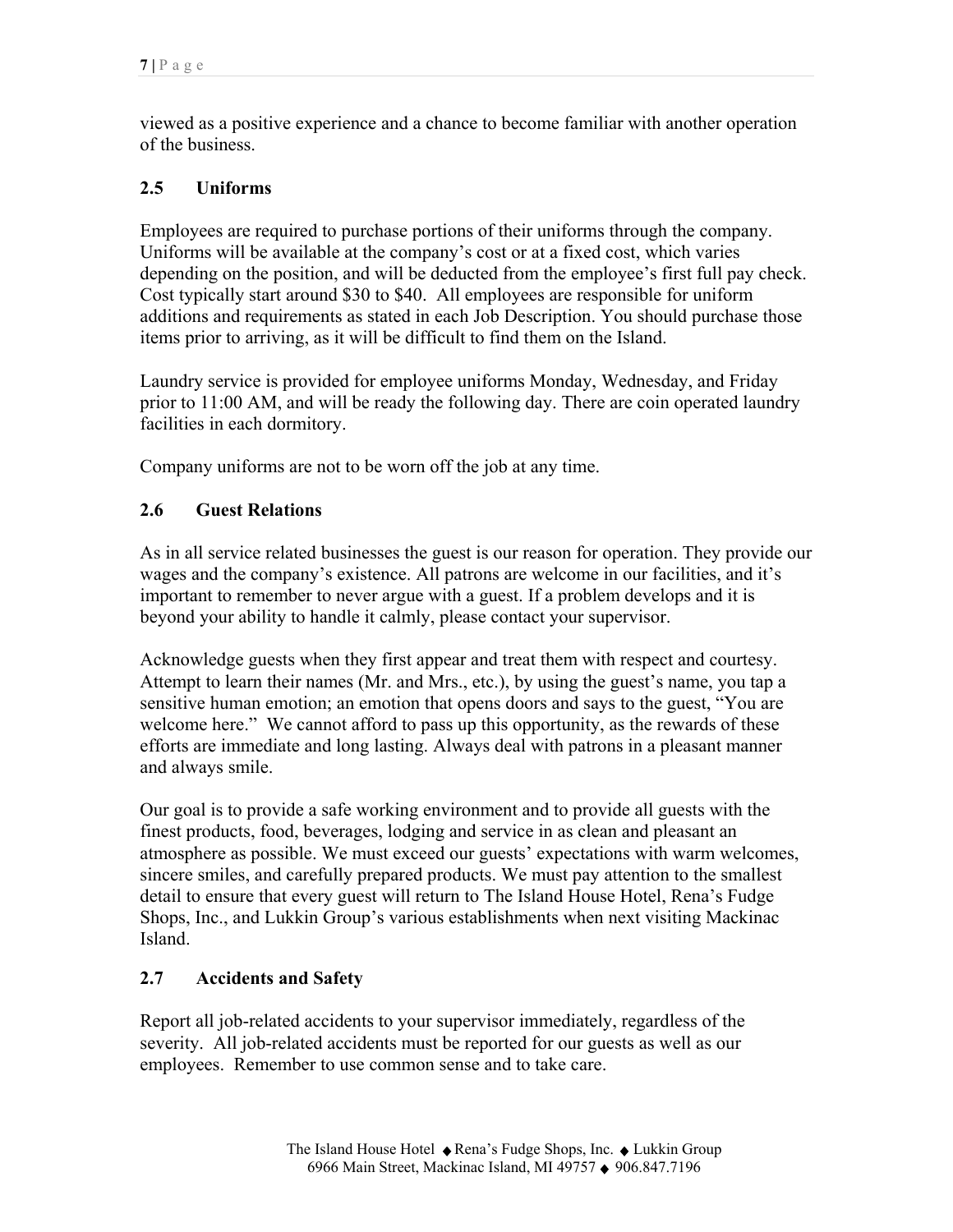## **2.8 Use of Company Owned Facilities**

Employees are welcome to dine at Pancake House & Grille, Seabiscuit Cafe, The Ice House Bar and Grill, or Mary's Bistro & Draught House and will receive a 33% discount of the menu price (excluding alcohol.) Employees are expected to leave 15% minimum gratuity for their servers based off the full menu price. During peak hours, the guests come first, if you are finished with your meal, and the manager asks for your table please cooperate. Additionally, our employees are eligible for a 10% discount at our Starbucks location.

When booked through proper reservation channels, family members may stay at The Island House Hotel and receive a 33% discount. Due to the nature of the resort industry, if the hotel reaches capacity during their stay, they will be charged full price. While employed by The Island House Hotel, Rena's Fudge Shops, Inc., and Lukkin Group, employees are not permitted to use the guest rooms for personal use, even as a paying guest.

#### **2.9 Sexual Harassment Policy**

Our company prohibits employee discrimination of any kind, including sexual harassment by employees, managers, vendors and customers.

Sexual Harassment is defined as any harassment based on a person's sex, such as unwelcome sexual advances, requests for sexual favors, and other verbal or physical harassment of a sexual nature, including offensive remarks about a person's gender. Both males and females can be victims of sexual harassment.

Prohibited behavior includes any behavior that creates an offensive work environment (Hostile Environment) or that results in an adverse employment decision such as the victim being fired or demoted (Quid pro Quo).

Individuals violating this policy will be subject to discipline, up to and including termination.

Employees, regardless of their gender, are required to report suspected sexual harassment directly to the HR manager immediately.

Complaints of harassment will be documented and investigated as soon as possible and a resolution provided to the victim in a reasonable amount of time. Insofar as possible, complaints will be maintained as confidential to prevent retaliation while the complaint is being researched and/or resolved.

In addition, our company prohibits retaliation of any kind against an individual claiming harassment.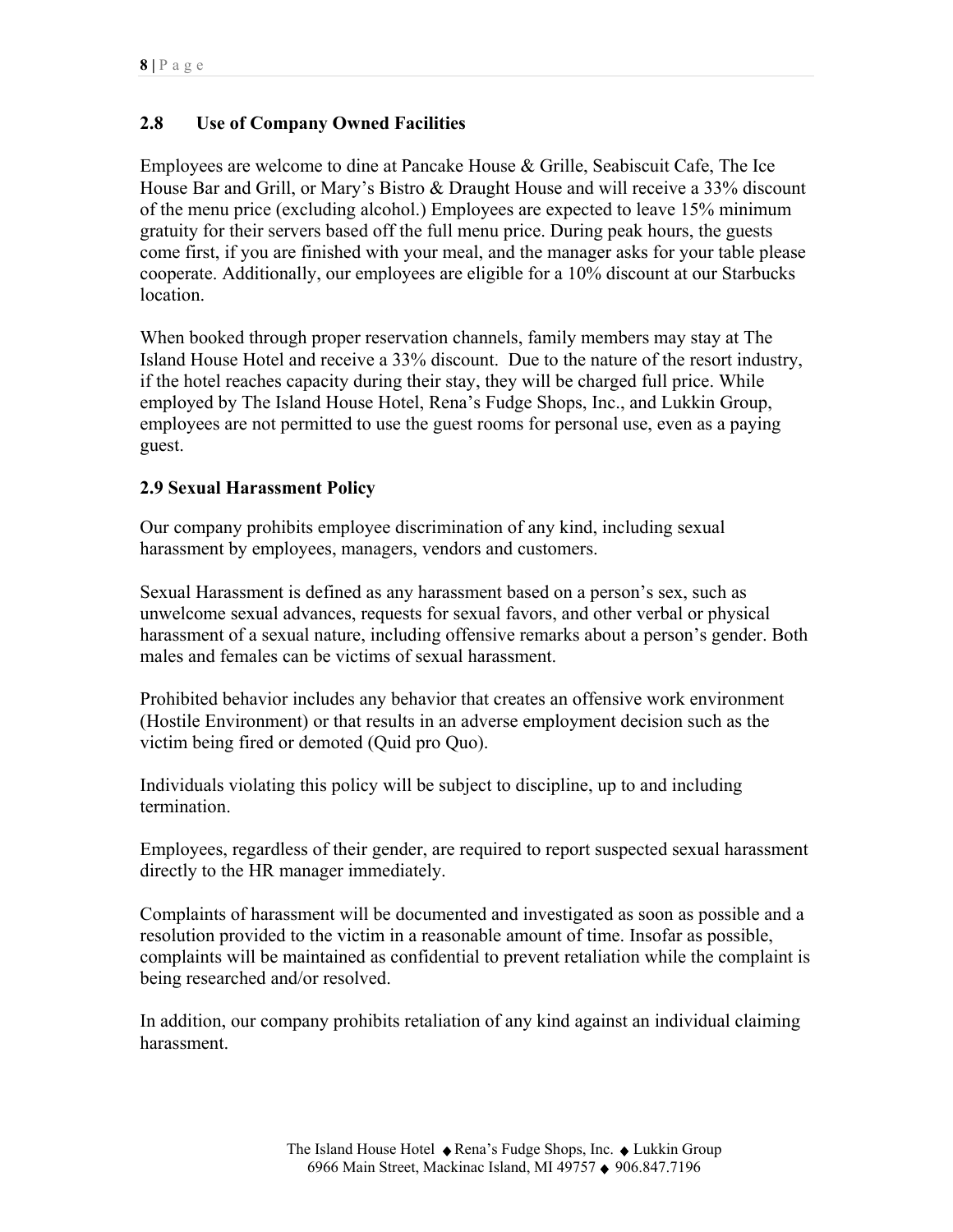# **Section Three – Staff Housing Guidelines\_\_\_\_\_\_\_\_\_\_\_\_\_\_\_\_\_\_\_\_\_\_**

# **3.1 Amenities**

Housing is offered to employees to aid with their smooth integration into the community and as an added convenience for its team members, however there is no obligation to provide housing. In return, it is asked that all those living in staff housing treat the facility, and all those responsible for its upkeep and security, with respect.

Only employees of The Island House Hotel, Rena's Fudge Shops, Inc., and Lukkin Group are eligible to live in housing. No one under 18 years of age may be a resident or guest in staff housing, due to requirements and stipulations set forth by insurers.

Both men's and women's housing is dormitory style and has kitchen facilities equipped with a full-size refrigerator, stove, and microwave oven. Basic pots, pans and utensils are also furnished. There are fully furnished common living areas with cable television. There are also on site coin operated laundry facilities. All bathrooms are shared.

Wireless internet is provided in employee housing free of charge. Also, there are many free networks in the downtown area and many island businesses have open networks for their customers.

# **3.2 Georgetown (Men's Housing)**

Our Men's Housing, known as Georgetown, is approximately a mile and a half from The Island House Hotel and about a mile from the downtown area, where all other businesses are located.

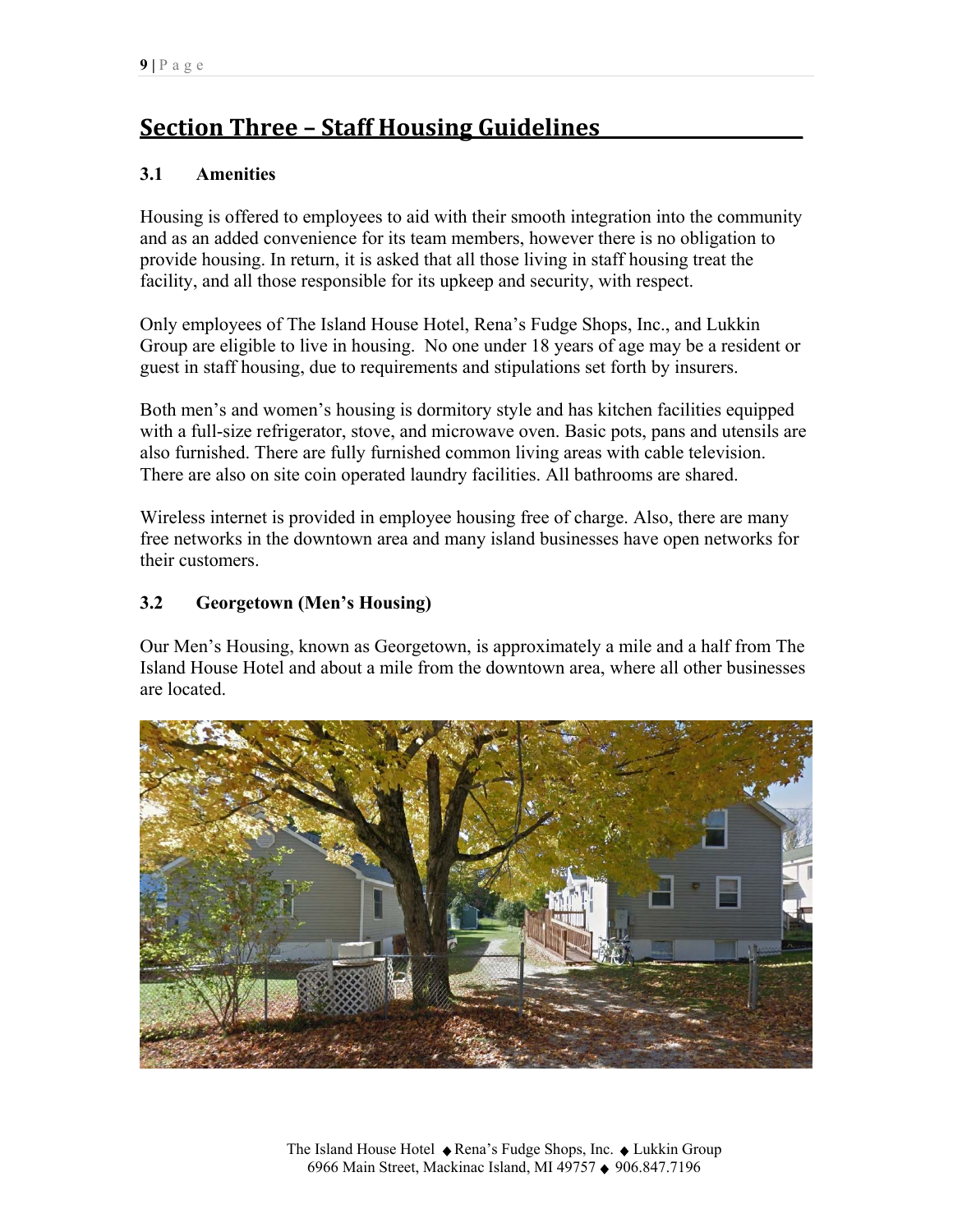# **3.3 Corby Heights (Women's Housing)**

Women's Housing, known as Corby Heights, is conveniently located in the heart of downtown and is about four blocks from The Island House Hotel.



# **3.4 Room Occupancy**

During the peak of the season, room occupancy will vary from 3 to 4 people, so be prepared to share a room. Rooms are bunk style with basic furnishings. It is necessary that you bring your own bedding. The beds are all twin size, and you will need a blanket, sheets, and a pillow. For employees traveling from overseas, we do have bedding available and you do not need to pack these items. The housing supervisor assigns all rooms and roommates. If you have specific room or roommate requests, we will do our best to accommodate, however, final room assignments must be respected.

# **3.5 Cost**

Housing is provided at a cost of **\$75.00 per week**, which includes all utility fees and is deducted from employee's bi-weekly paycheck, partial weeks are pro-rated.

# **3.6 Resident Responsibility**

All residents in staff housing are not only responsible for their own behavior in housing, but for the behavior of any guest they might have in housing. The resident is responsible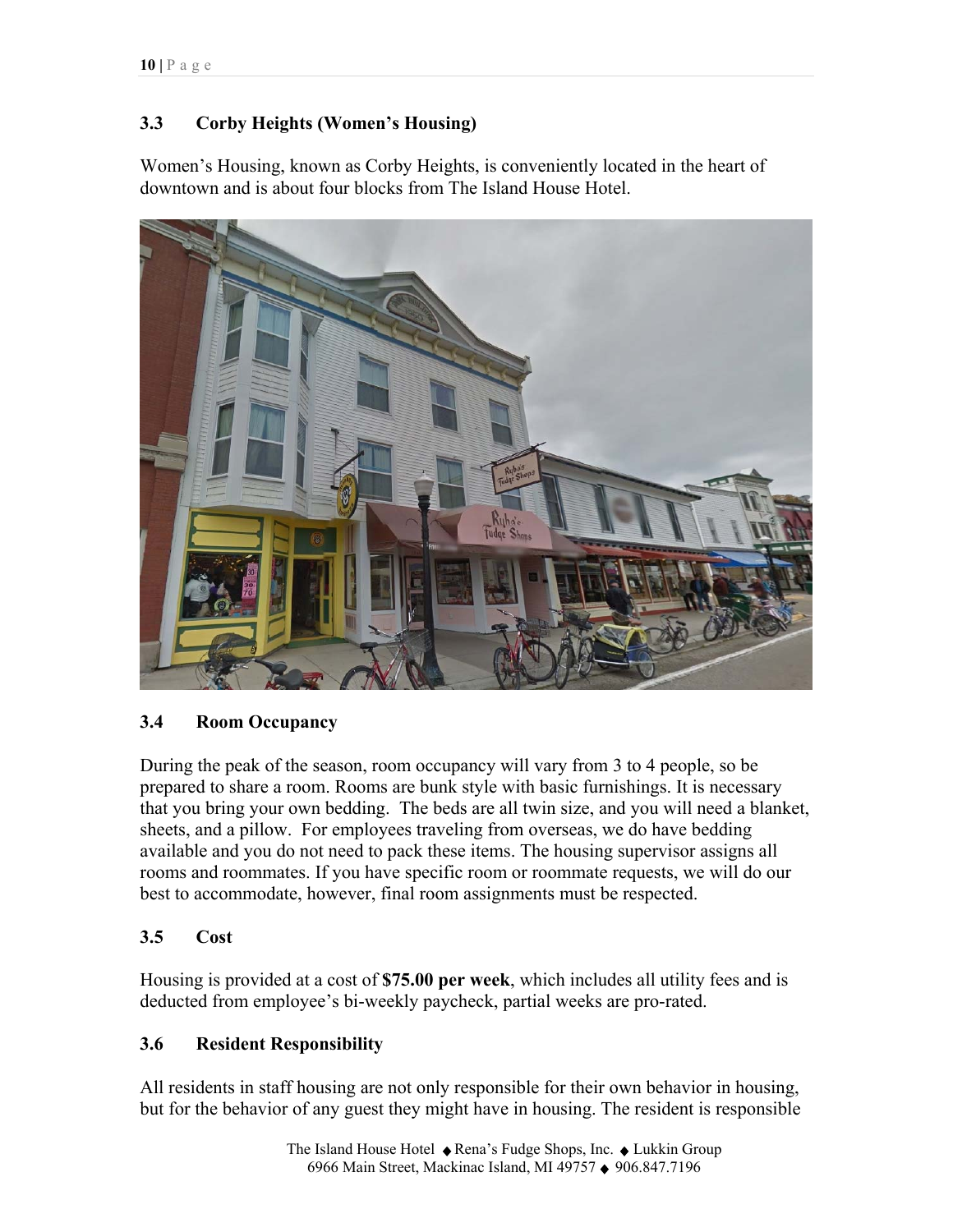for any illegal activities or for any damage that may be perpetrated by their guest in housing.

All residents of a room, or in some cases of the entire house, will be held responsible for any damage or illegal activity that a specific individual does not take responsibility for.

# **3.7 Fire Detection and Protection Devices**

All the housing facilities are equipped with smoke detectors. These detection devices are not to be tampered with for safety reasons. In addition, there is a high replacement cost involved since all units are connected to a central system.

Fire extinguishers and pull stations are located on each floor for emergency use only.

# **3.8 Quiet Hours**

Due to the nature of the resort industry, not everyone living in housing will share the same work schedule. Quiet hours have been established from 10:00 PM to 8:00 AM to ensure that the majority of the residents are able to rest

During quite hours, noise should not be heard from hallways, windows, rooms, or common areas.

#### **3.9 Right to Access**

By moving into staff housing, residents agree that the landlord and its agents have access to the premises at all reasonable times for any of the following reasons:

- To periodically conduct unit inspections.
- To conduct fire and safety inspections.
- To show premises to prospective tenants.
- To make repairs additions or alterations as necessary.

# **3.10 Infraction Notices**

Any resident that violates housing rules and regulations is subject to a written infraction notice or eviction from housing. A housing infraction notice is a warning that if the violation occurs again that resident may be evicted. If a rule violation occurs in a room and no one individual claims responsibility, all residents in that room will receive an infraction notice.

Copies of the infraction notices are forwarded through the Human Resources Director to employee's direct supervisors. Residents are encouraged to contact the HR Director when they receive a notice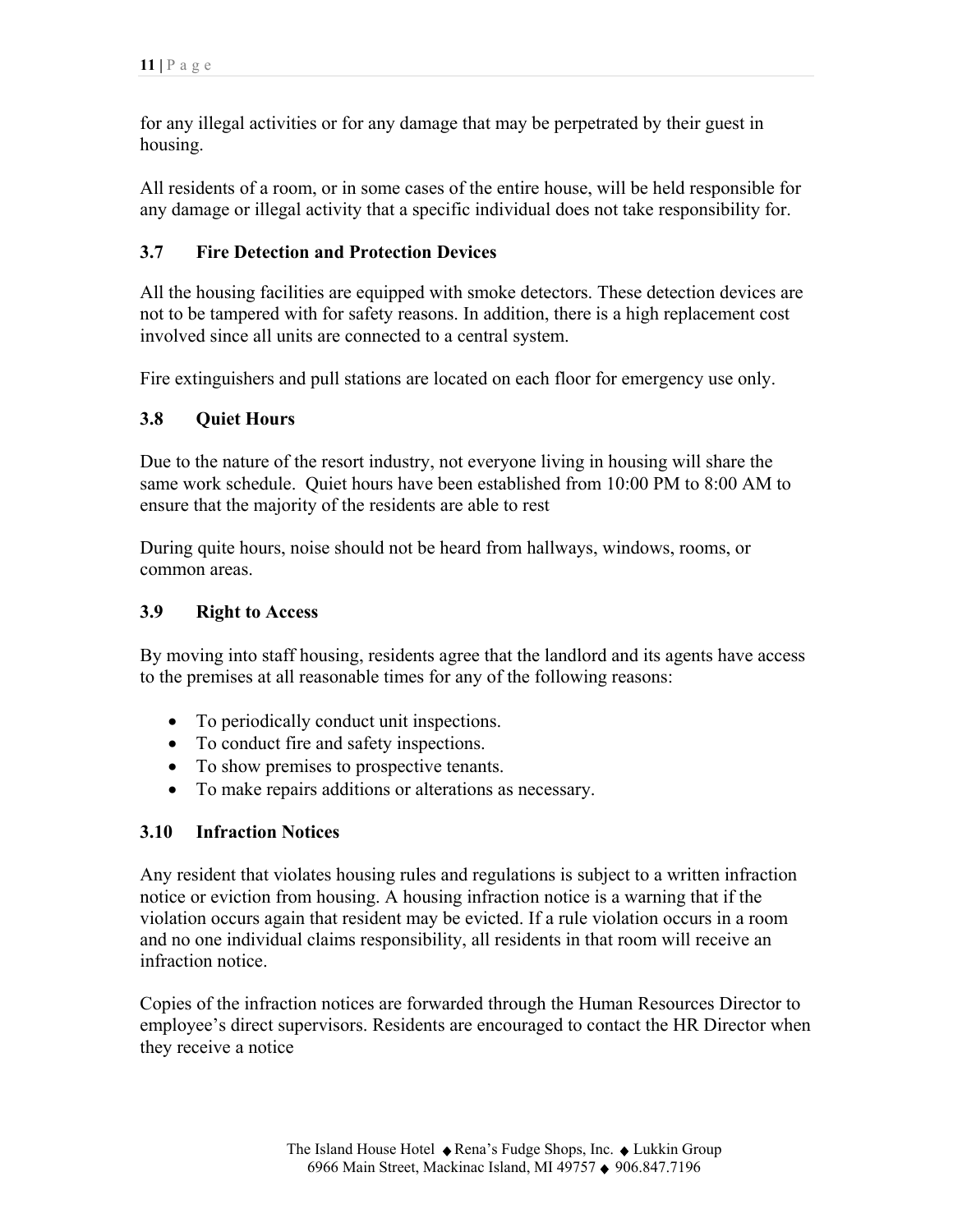## **3.11 Substance Abuse, Illegal Drugs, and Alcohol**

The use or possession of illegal drugs, narcotics, drug paraphernalia, or controlled substances in or on company property is grounds for disciplinary action up to and including discharge. The toleration of illegal behavior is equal to the behavior itself.

The legal drinking age in Michigan is 21, and underage drinking is a violation of State law. It is also illegal to provide or purchase alcohol for anyone that is not of age. Violation of these laws will not be tolerated in staff housing. In addition, common source parties are not permitted in staff housing (i.e. kegs or bulk dispensers).

# **3.12 Vacating Staff Housing**

Resident's rooms, or sections of rooms, must be cleaned and left in an orderly fashion at time of move out. The housing manager must inspect rooms at the time of check out. If rooms are not left in the same state they were found in, a \$35.00 cleaning charge will be deducted from the resident's final paycheck. Any damages found at that time will also result in charges.

The resident agrees to remove all personal property from housing at, or before, the time of vacating. All property not removed shall be deemed abandoned, and disposed of by the landlord.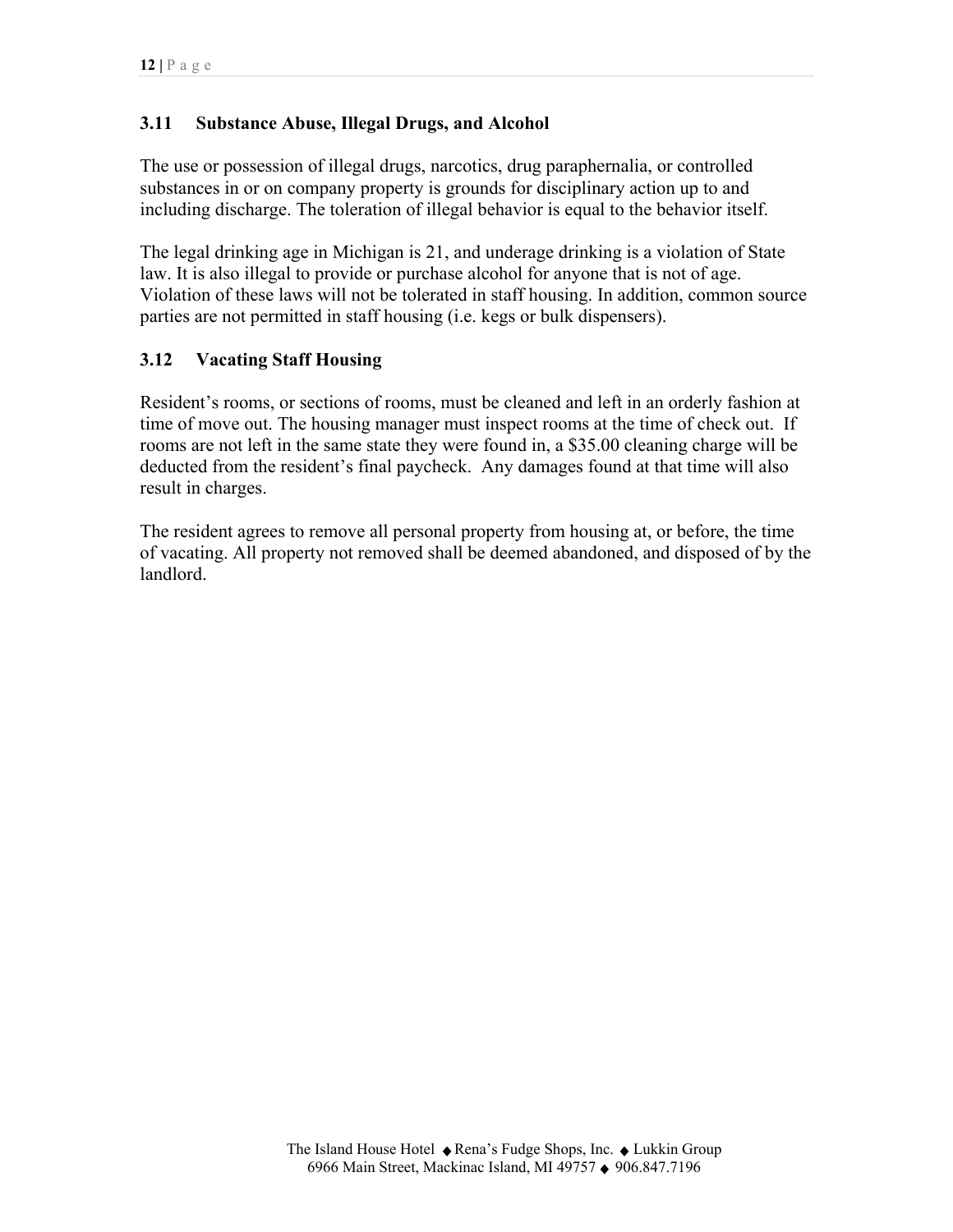# **Section Four – Getting to Mackinac Island\_\_\_\_\_\_\_\_\_\_\_\_\_\_\_\_\_\_\_\_\_**

## **4.1 Overview**

All new and returning employees must arrange their own transportation to and from Mackinac Island. In addition, the employee must cover all relocation costs incurred. It is important to budget money accordingly, it may be up to three weeks before your first payday.

# **4.2 Plane**

The closest commercial airport is in Pellston, Michigan. It is small regional airport serviced by Delta. Connecting flights from other larger airports in Michigan are available. The airport is about 25 miles away from Mackinaw City, where ferries are available to Mackinac Island. Ground shuttles are available from the airport into Mackinaw City.

| <b>Pellston Airport</b> | <b>Mackinaw Shuttle</b> |
|-------------------------|-------------------------|
| pellstonairport.com     | mackinawshuttle.com     |
| $(231)$ 539-8441        | $(888)$ 349-8294        |

## **4.3 Bus**

Greyhound has service to the area with stations in both Mackinaw City and St. Ignace. There is only a curbside drop off in Mackinaw City, but it is across the street from Shepler's Ferry, which is also within short walking distance to multiple hotels. There is small indoor bus station in St. Ignace, but it is about a mile walk to the ferries and a half mile to the nearest hotel. Visit greyhound.com for more information.

## **4.4 Ferry Services**

It will be necessary to take a ferry from the mainland to Mackinac Island. The cost is about \$25.00 for a round trip ticket. Once on the island, discounted employee tickets can be purchased from both ferry lines, but they are not available for purchase on the mainland. There are two ferry companies that service the island and are available from both Mackinaw City and St. Ignace to Mackinac Island. Be sure to check their schedules before you make your travel plans. Their websites and phone numbers are listed below:

| <b>Starline Ferry</b> | <b>Shepler's Ferry</b> |
|-----------------------|------------------------|
| mackinacferry.com     | sheplersferry.com      |
| $(800)$ 638-9892      | $(800)$ 828-6157       |

## **4.5 Car**

If you intend to bring a car with you, it will be necessary to store it on the mainland, since there are no motorized vehicles allowed on the island. Both ferry lines that service the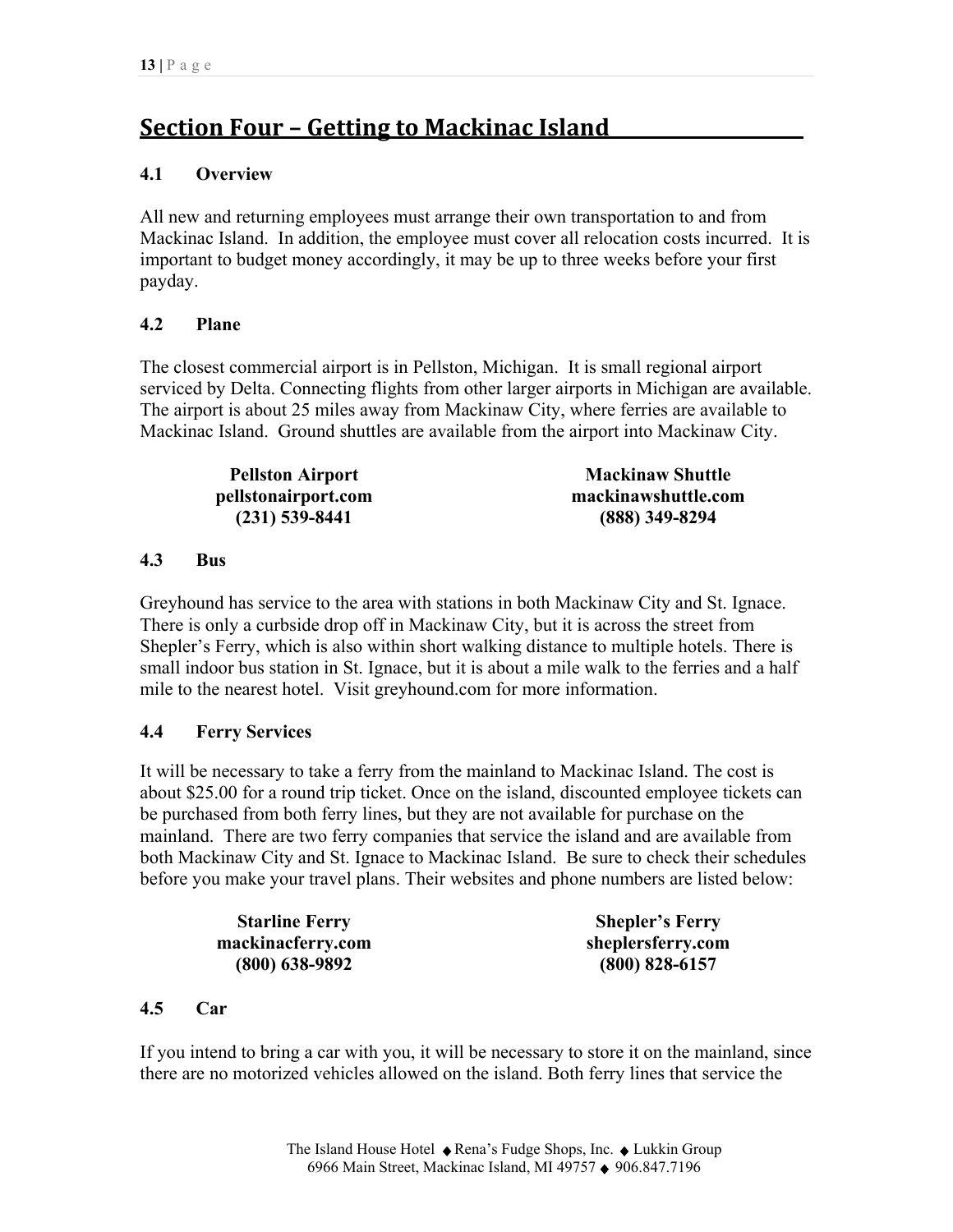island offers car storage. Information regarding this service may be obtained by contacting either of the ferry services.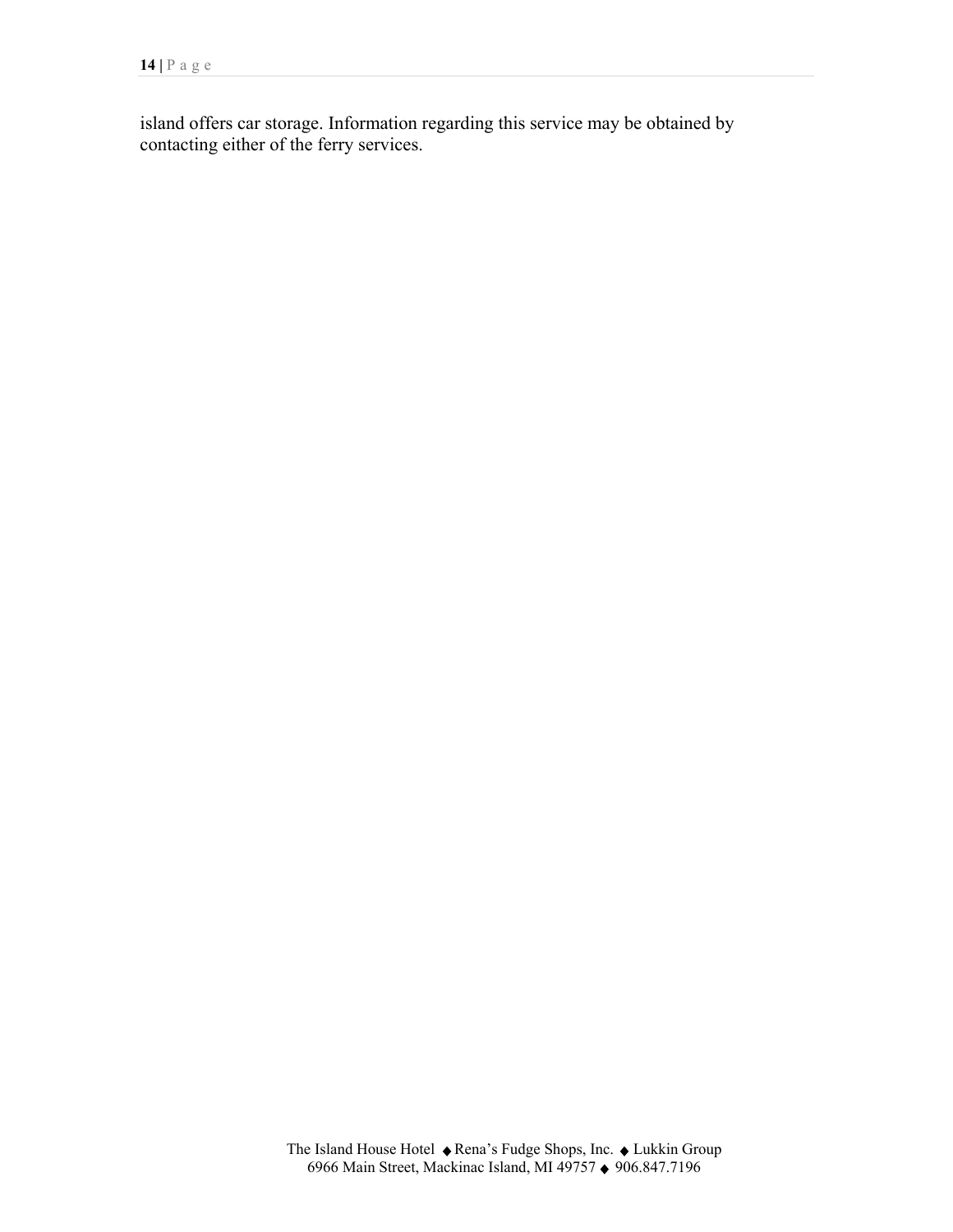# **Section Five – Living on Mackinac Island\_\_\_\_\_\_\_\_\_\_\_\_\_\_\_\_\_\_\_\_\_**

# **5.1 Phones**

Most major cell phone providers have towers that cover the area, However, we are in a very remote area and coverage is not perfect. Do not have friends or relatives call you at work. In an emergency, someone may contact you through Human Resources at (906) 847-7196.

# **5.2 Mail**

The Post Office is open from 9:00 AM to 5:00 PM Monday through Friday and 9:00 AM to 11:00 PM Saturdays. There is access to PO Boxes until 8:00 PM daily.

P.O. Boxes may be rented for under \$20 for 6 months.

**Do not have mail sent 'c/o The Island House.'** Personal mail is not to be received at work without express permission.

Mail may also be sent General Delivery if you do not purchase a P.O. Box and should be addressed as follows:

#### **Your Name General Delivery Mackinac Island, MI 49757**

## **5.3 Banking**

There is a branch of First National Bank of St. Ignace and a branch of Central Savings on the Island. It is open from 9:00 AM to 4:00 PM from Monday through Friday and Saturday from 9:00 AM to 12:00 PM Both banks are equipped with an ATM. Safety deposit boxes are available for a yearly rental fee and a \$40.00 deposit.

The bank will not cash personal out of town checks unless you have an account. The bank will, however, cash our employee pay checks, but it is necessary to bring your social security card and driver's license. Both banks are able to open savings accounts for seasonal employees.

## **5.4 Transportation**

Since there are no cars on the Island, it is suggested that you bring a bicycle. Bikes must be registered with the Mackinac Island Police Department (Ordinance NO. 259) at a cost of approximately five dollars. Not only does this provide information to the city in assessing traffic needs, but assists in locating missing bikes. It is also recommended that you bring, and use, a lock as a precautionary measure. Employees are not to park bikes in front of the Hotel; racks are located behind the Hotel.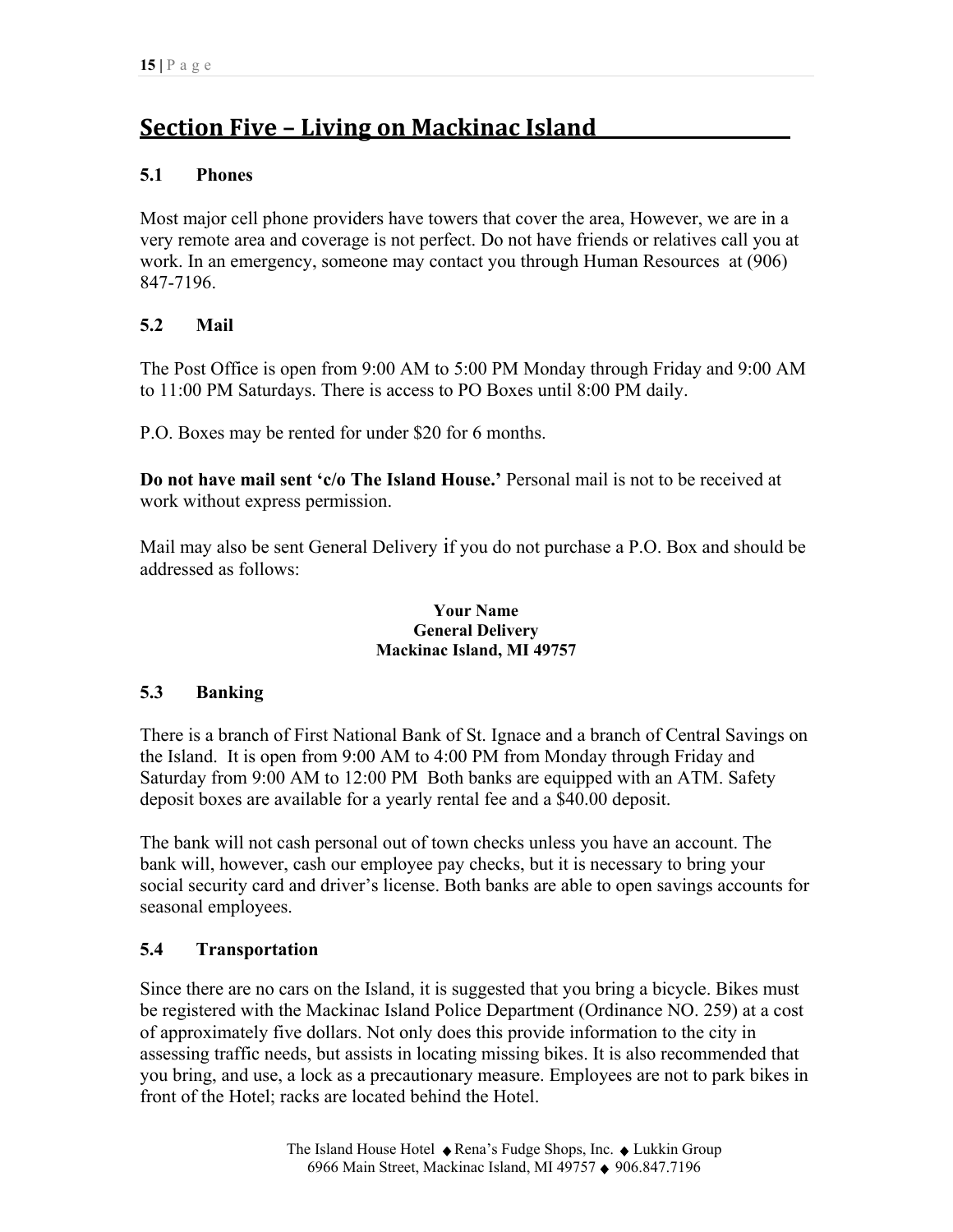There is a 24 hour horse drawn taxi service on the island that can help you move your luggage to and from housing if needed. The cost is roughly \$10 and they can be reached at (906) 847-3323. Please note that putting bicycles on the taxi is not permitted.

# **5.5 Medical**

There is a small medical center on the island, as well as an ambulance and plane service for those in need of immediate care that is not available on the island. However, there is no pharmacy. Tylenol, Advil, etc. are readily available at many stores (and are quite expensive), but it is advisable to bring any medications you think you may need.

## **5.6 Groceries**

Doud's is the small market located on the island and has a limited selection of items. Living in a resort area, you will find that everything is given resort prices, which are much higher than normal. It is suggested that you bring some groceries with you to help save money. The nearest Walmart is in Cheboygan, which is about a 20-minute drive from Mackinaw City in the Lower Peninsula.

## **5.7 Suggested Packing List**

Below is a list of items that are sometimes overlooked by people coming to work on the island. It is by no means a definitive list, as it doesn't include basic clothing or uniform items you will need, but it should help you to make your own more detailed list.

Clothing

- □ Swim Suit
- $\Box$  Comfortable Walking Shoes
- $\Box$  Flip Flops for Showers
- □ Water Shoes (Our beaches are rocky)
- □ Raingear
- □ Warm Jacket
- □ Warm Hat
- □ Mittens/Gloves

Warm clothing is suggested for anyone working in the early or late part of the season. Northern Michigan is known for its unpredictable weather, and warm days and cool evenings are the norm even in the summer.

Hygiene Products

- □ Toothbrush
- □ Toothpaste
- □ Comb/Brush
- □ Hair Products (shampoo, conditioner, hair spray, etc.)
- □ Deodorant
- □ Cologne/Perfume